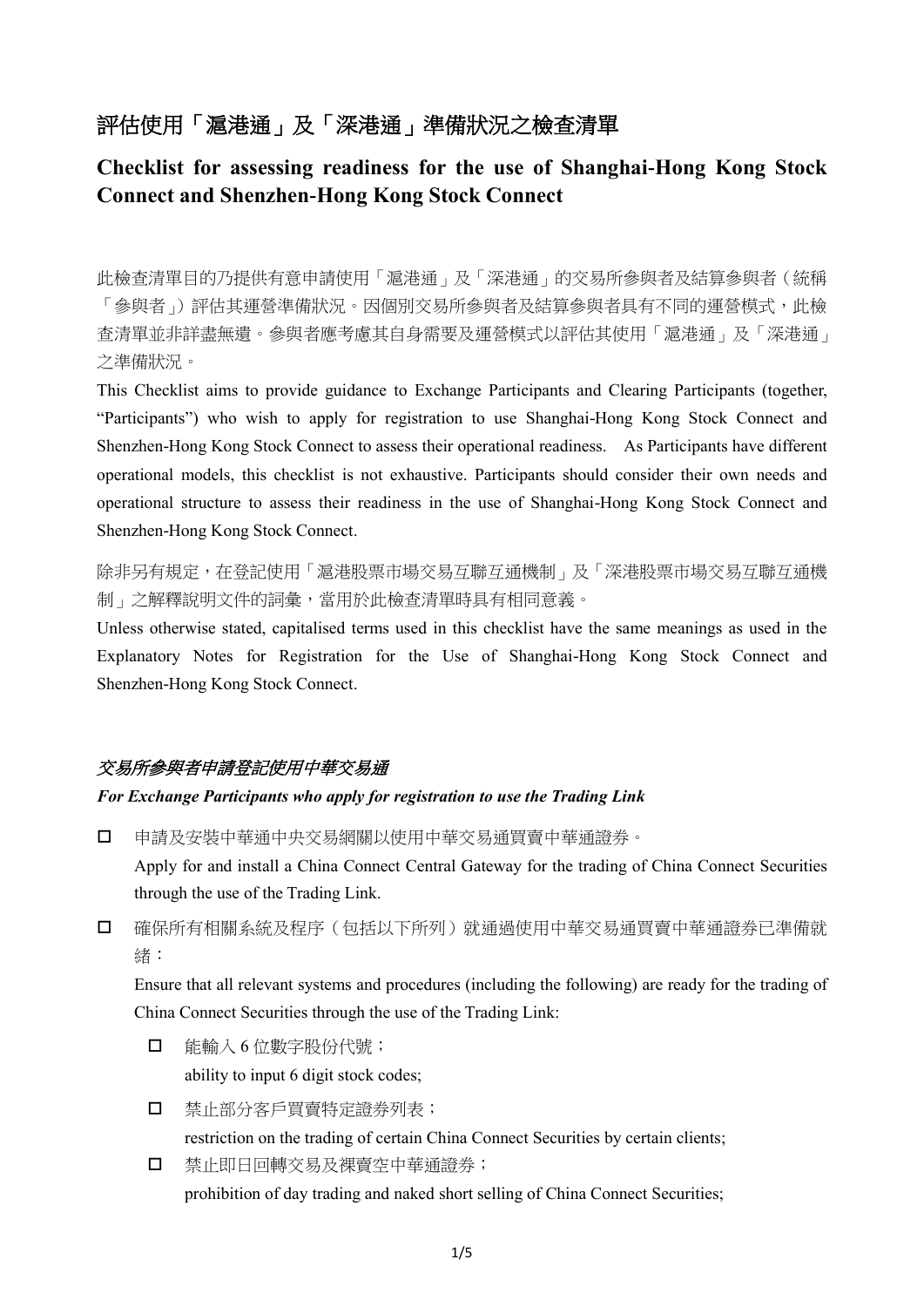- 經紀自設系統; Broker Supplied System (BSS);
- 買賣盤的處理系統; order management system;
- 傳遞買賣盤的系統; order routing system;
- 交易系統(包括網絡交易系統); trading system (including online trading system);
- 市場報價及資訊系統; market quotes and information system;
- 信貸及風險檢查系統; credit and risk checking system;
- □ 客戶通訊管道(例如互聯網網站、互動語音系統、短信及手機應用程式);及 communication channels with clients (e.g. websites, IVRS, SMS and mobile phone applications) ; and
- □ 為客戶編派券商客戶編碼,提交券商客戶編碼與客戶識別信息的配對文件為客戶登記券 商客戶編碼。

Assignment of Broker-to-Client Assigned Numbers ("BCANs") to clients and submission of BCANs and client identification data ("CID") in the form of BCAN-CID Mapping File for registration of BCAN.

有制定中華通證券的買賣程序。

Have procedures in place to trade China Connect Securities.

成功完成符合聯交所指定的系統測試。

Successfully complete the system test(s) prescribed by SEHK.

- 確保職員(例如客戶主任)已充分瞭解由聯交所及相關中華通市場營運者訂明有關通過使用中 華交易通買賣中華通證券的相關規則(包括當需要時以中文提供客戶資料)。 Ensure employees (e.g. account executives) fully understand the relevant rules prescribed by SEHK and the relevant China Connect Market Operator in relation to the trading of China Connect Securities through the use of the Trading Link (including the need to provide information such as client information in Chinese when required).
- 審閱及更新通過使用中華交易通買賣中華通證券發出的客戶文件(包括成交單據、交易確認及 月結單)。

Review and update procedures on issuing client documents (e.g. contract notes, trade confirmations and monthly statements) for trading China Connect Securities through the use of the Trading Link.

修改有關通過使用中華交易通買賣中華通證券的客戶協議(如需要)。

Amend client agreements in relation to the trading of China Connect Securities through the use of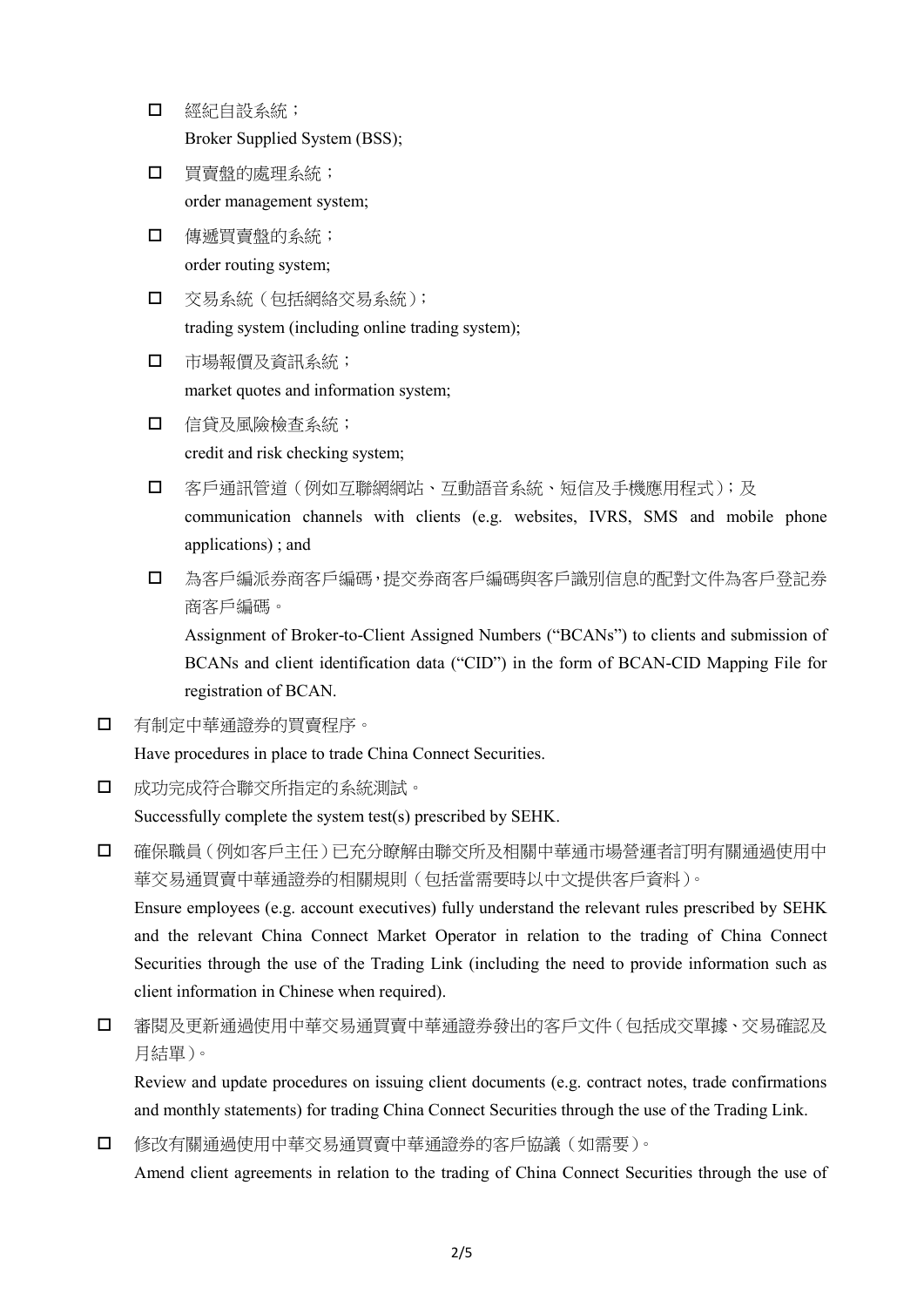the Trading Link if necessary.

口 通知客戶有關通過使用中華交易通買賣中華通證券的政策、程序、風險管理措施及限制,尤其 是不允許即日回轉交易及裸賣空中華通證券、適用於境外投資者的持股比例限制及中華通證券 發行人只以簡體中文發布公司文件。

Inform clients of relevant policies, procedures, risk management measures and restrictions in trading China Connect Securities through the use of the Trading Link, in particular, prohibition of day trading and naked short selling of China Connect Securities, shareholding restrictions applicable to foreign investors and the fact that issuers of the China Connect Securities publish corporate documents in Simplified Chinese only.

 於香港結算維持直接結算參與者或全面結算參與者資格,或委任一個已向香港結算申請使用中 華結算通的全面結算參與者,並於與該全面結算參與者簽署的結算協議上作出所需的修訂(如 需要)。

Maintain participantship with HKSCC as a Direct Clearing Participant or a General Clearing Participant or appoint a General Clearing Participant which has applied for registration with HKSCC for the use of the Clearing Link and make amendments to the clearing agreement entered into with such General Clearing Participant, if necessary.

 評估貴公司是否需要提升系統以便就中華通證券交易對客戶採取與現行不同的風險管理措 施。

Assess if your firm's systems will need to be upgraded to apply different risk management measures on your clients for China Connect Securities trades.

需要時向聯交所提供適當的承諾及確認。

Provide appropriate undertakings and further confirmations as may be required by SEHK.

 遵守不時具有效力、由聯交所就「滬港通」及「深港通」訂立的相關規則、監管規定及程序, 以及所有適用的法律。

Comply with relevant rules, regulations and procedures of SEHK relating to Shanghai-Hong Kong Stock Connect and Shenzhen-Hong Kong Stock Connect and all applicable laws, as in force from time to time.

遵守有關監管機構所規定的要求。

Comply with such requirements as may be required by relevant regulators.

### 結算參與者申請登記使用中華結算通

#### *For Clearing Participants who apply for registration to use the Clearing Link*

確保所有相關系統(例如結算及交收、會計及收費系統)能處理中華通證券的交易。

Ensure that all relevant systems (e.g. clearing and settlement, accounting and billing systems) are capable of handling transactions involving China Connect Securities.

審視貴公司其他為預備結算及交收中華通證券交易特定的後勤辦公室系統及內部程序。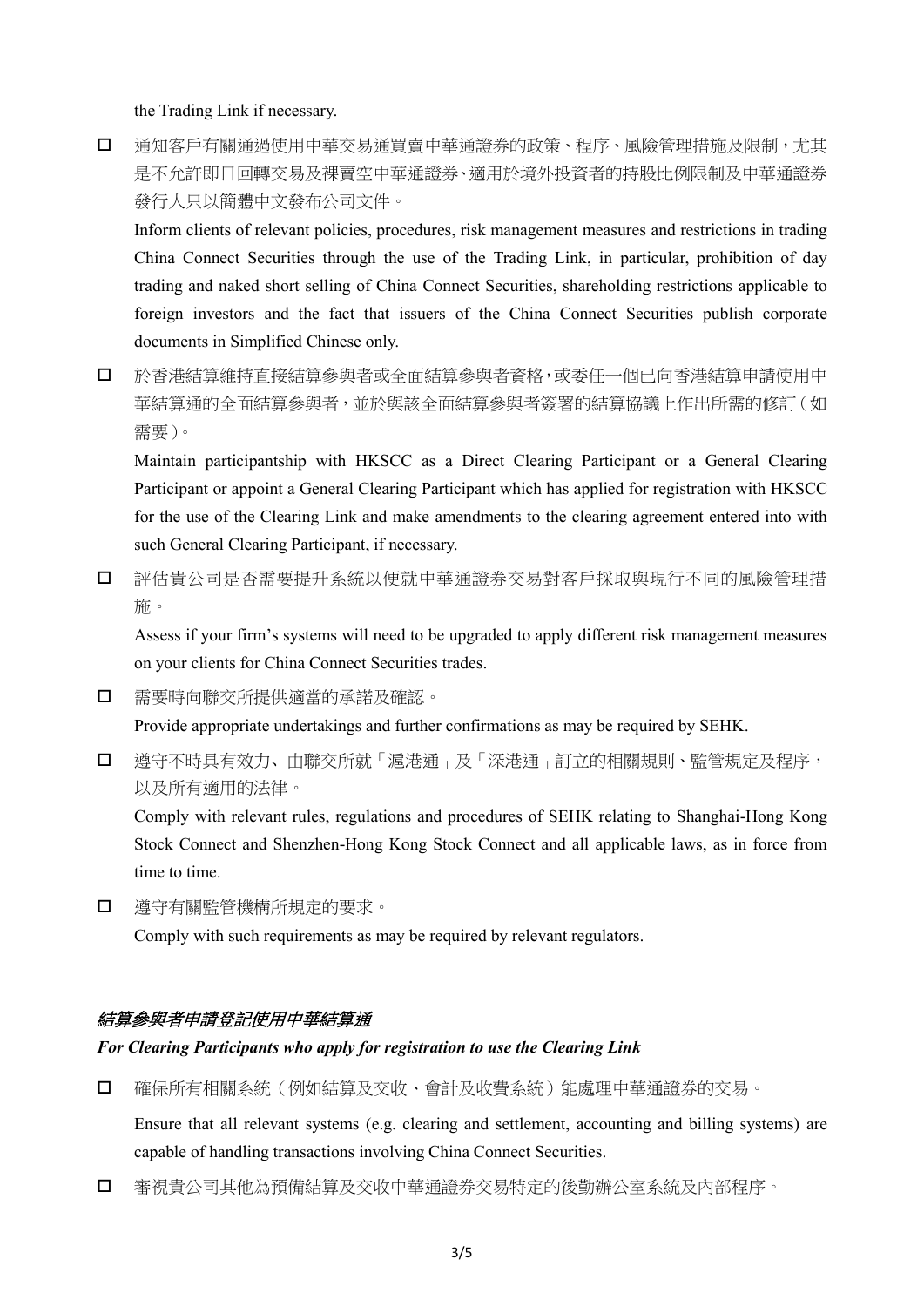Review other back-office systems and internal procedures that are specific to your firm to prepare for clearing and settlement of transactions involving China Connect Securities.

- 因應有關結算及交收中華通證券交易的內部程序及政策審視是否需要修訂客戶合約。 Check whether amendments are required to the client agreements regarding your internal procedures and policies on clearing and settlement of transactions involving China Connect Securities.
- 開立人民幣銀行賬戶並妥善授權該指定賬戶用於中央結算系統款項交收。

Open a RMB bank account and execute the proper authorisation to designate the account for CCASS money settlement.

 確認貴公司已於一指定銀行開立一指定人民幣銀行賬戶,而該指定銀行為一間已建立透過香港 銀行同業結算有限公司營運的即時支付結算系統以為非投資者參與者(該詞定義見中央結算系 統一般規則)處理中央結算系統人民幣款項交收的銀行,並能夠執行人民幣「票據交換所自動 轉賬系統」付款指示以替貴公司於能進行中華通證券交易的香港各營業日與香港結算進行款項 交收(亦包括向香港結算支付即日內地結算備付金)。

Confirm that you have designated one RMB bank account with one of the Designated Banks for CCASS Non-Investor Participants (as such terms are defined in the General Rules of CCASS) which has established settlement capabilities via Real Time Gross Settlement System (RTGS) operated by Hong Kong Interbank Clearing Limited and which is able to execute RMB CHATS Payment Instructions (CPIs) to settle on your behalf with HKSCC (including the payment of Intra-day Mainland Settlement Deposit to HKSCC) during business days in Hong Kong when transactions in China Connect Securities can be made.

□ 確認貴公司已提交「以票據交換所自動轉賬系統付款指示(CPI)繳付即日差額繳款、即日按 金及即日内地結算備付金常設指示表格(CCASS 表格 73)」予香港結算,授權香港結算向貴 公司的指定銀行發出 CPI 以收取貴公司應付的即日內地結算備付金(如有)。

Confirm that you have submitted the "Standing Instruction for Settlement of Intra-day Marks, Intra-day Margin and Intra-day Mainland Settlement Deposit by CHATS Payment Instruction (CPI) Form (CCASS-Form 73)" to authorize HKSCC to collect the Intra-day Mainland Settlement Deposit by issuing CPIs to your Designated Banks.

- 審視有意買賣中華通證券的客戶,是否已開立人民幣銀行賬戶以便交收及收取人民幣權益(如 現金股息)。倘若他們沒有開立人民幣銀行賬戶,貴公司應訂立程序為他們兌換人民幣。 Check your clients who wish to trade China Connect Securities that they have RMB bank accounts for settlement and for receiving RMB entitlements (e.g. cash dividend) and if they do not have any RMB bank accounts, have procedures in place to handle the RMB conversion for them.
- □ 審視及與託管人(如適用)達成處理轉讓中華通證券的程序。 Check and agree with your custodians (if relevant) the procedures to handle the transfer of China Connect Securities.
- 成功完成內部系統測試。

Successfully complete internal system tests.